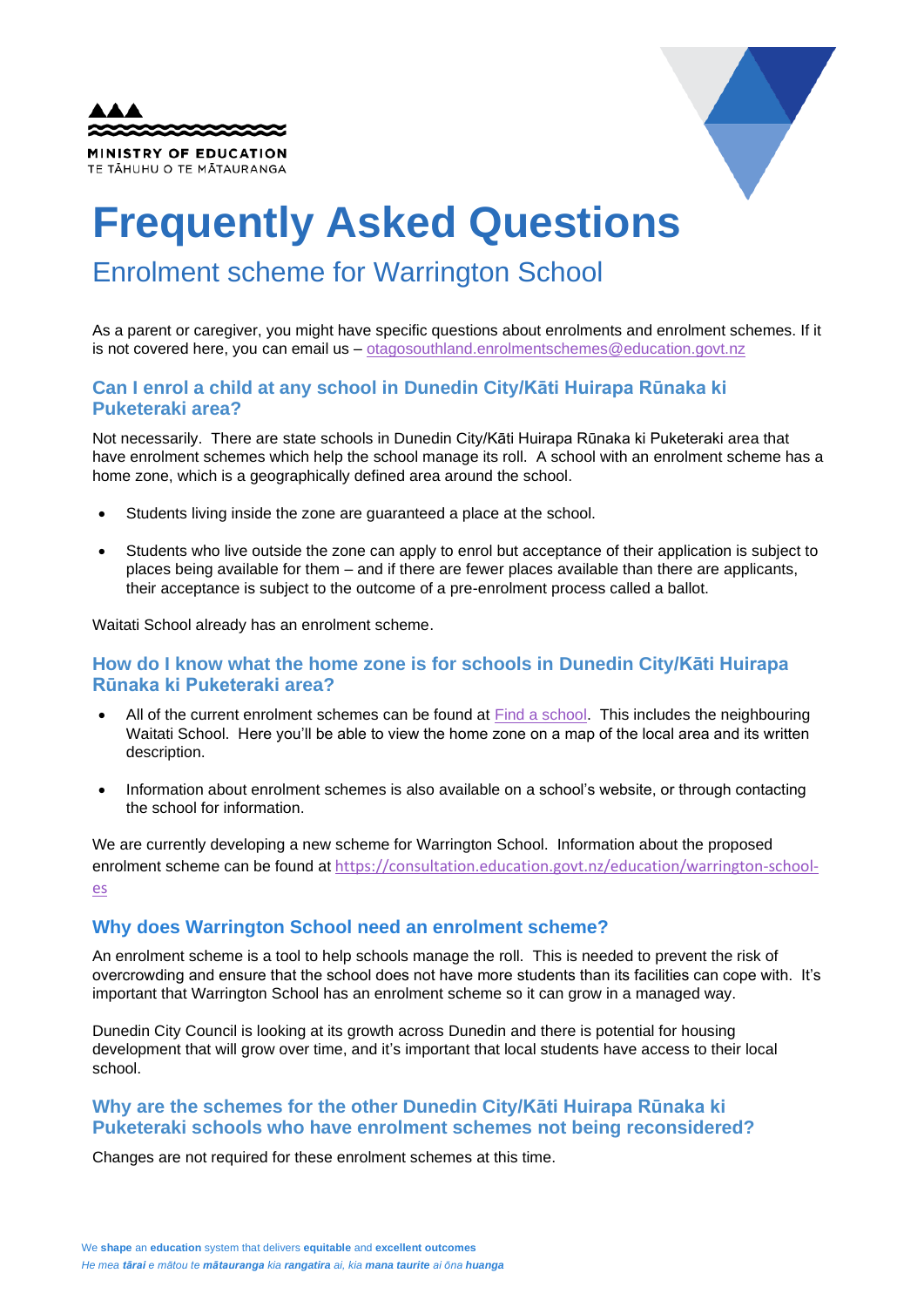#### **What is a home zone?**

A defined geographical area, with its boundaries indicated by street names and numbers among other features such as land parcels.

Home zones are consulted over before being finalised – we need to understand any geographic, access or community implications before these come into effect. If you have any comment about the proposed home zones for Warrington School, please complete the survey, or email us at [otagosouthland.enrolmentschemes@education.govt.nz](mailto:otagosouthland.enrolmentschemes@education.govt.nz)

#### **If we live inside the home zone of a state school, does that school have to accept our enrolment application?**

Yes. Living in the enrolment scheme home zone means you have entitlement to enrol your child at that school. It's important to note that schools may ask for proof that you genuinely live at the address in the home zone, and it's your responsibility to provide evidence to show this.

#### **If we live outside the home zone of a state school, can we still get my child into that school?**

Not necessarily. Schools can enrol some out of zone students, but only if the Board of Trustees determines it has space available after all in-zone students are enrolled or planned for. It is possible that Warrington School will not have space of any out of zone students in the next few years.

There are processes that Boards follow to enrol out of zone students, and these only happen at certain time of the year. More information can be found about these processes [here](https://www.education.govt.nz/new-zealands-network-of-schools/about-enrolment-schemes/frequently-asked-questions-about-enrolment-schemes/) or by contacting the School for more information.

#### **If we live one street or a few street numbers away from a school's home zone boundary, can my child still attend the school?**

No. You are considered to be outside the zone and should refer to the question above.

#### **I am currently attending a Year 1-6 primary school, does this mean I can attend Warrington School in Year 7?**

Not necessarily. Your entitlement to enrol at Warrington School depends on where you live at the time of enrolment, not at the school attended. If you are not living in the home zone, and are attending a Year 1-6 contributing primary, you will have a Year 7 option that is reasonably convenient that you will be entitled to enrol at. If you aren't sure and want to discuss your situation further, please email – [otagosouthland.enrolmentschemes@education.govt.nz](mailto:otagosouthland.enrolmentschemes@education.govt.nz)

#### **What is grandparenting or a transitional arrangement?**

The enrolment scheme legislation allows for transitional arrangements for families impacted by zoning changes. This is commonly known as 'grandparenting'.

A transitional arrangement (often referred to as grandparenting) can be included in new or amended zones to help reduce the impact of enrolment schemes to families that are already enrolled at the school. This means that younger siblings can enrol at the same school as their older brother or sister and gives families certainty about their enrolment eligibility, without having to wait for an out of zone process. It means these students would be treated as in-zone and have the same entitlement to enrol as if they lived in the home zone.